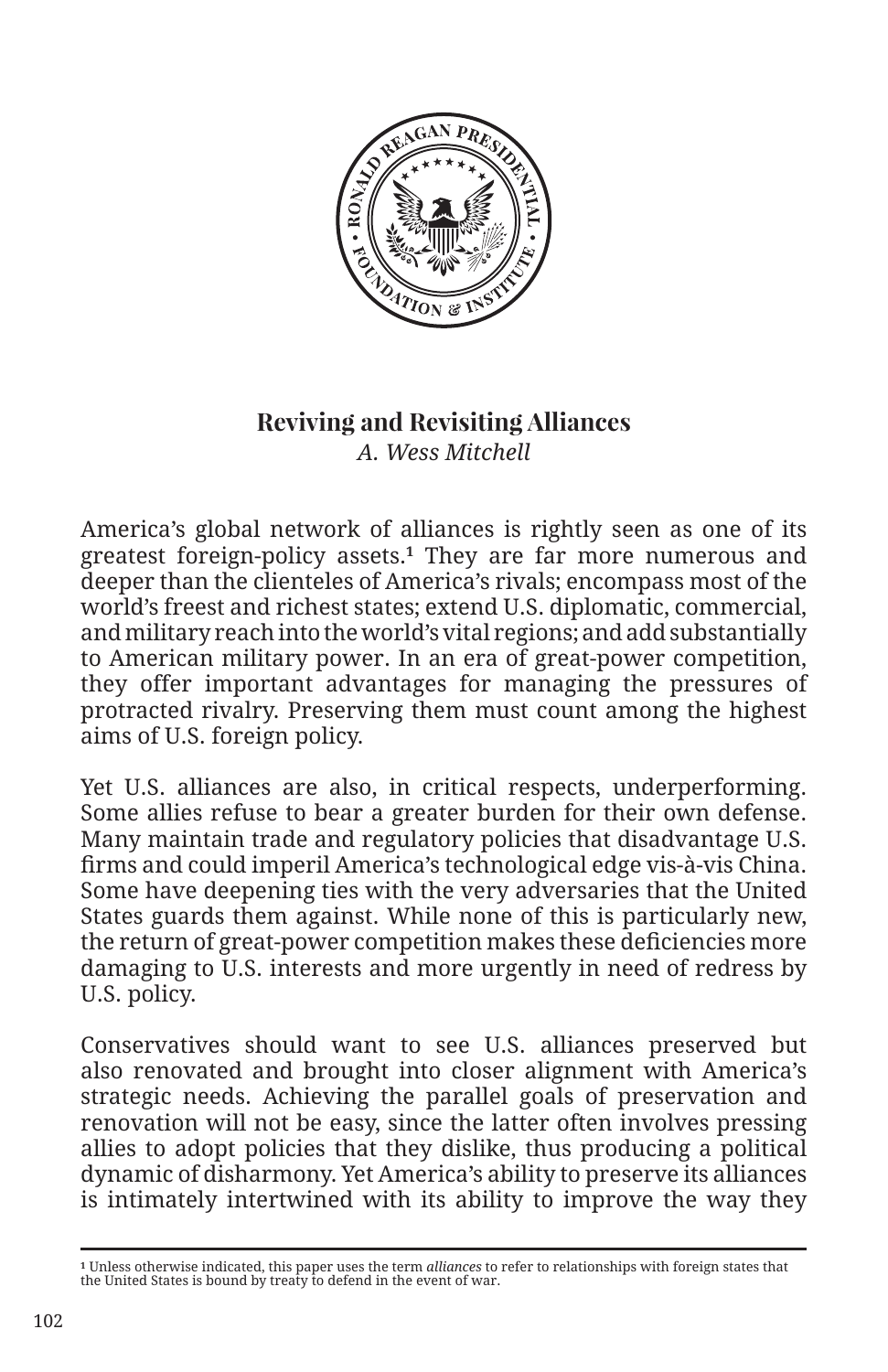operate. Only by actually resisting China and Russia and aligning with the United States on important issues will allies retain the utility that, from a U.S. strategic standpoint, makes them so valuable.

## **The Conservative Case for Alliances**

There is a long tradition among American conservatives—from John Adams to Theodore Roosevelt, Dwight Eisenhower, and Ronald Reagan—of seeing alliances as instruments of prudential statecraft. This tradition is distinct from a Jeffersonian-Libertarian approach that sees alliances as bringing unnecessary risk and a Progressive approach that sees them as a stepping-stone to transnationalism. By contrast, the conservative attitude has been grounded in a nationalinterest-based recognition that alliances, properly situated and delineated, provide tangible advantages that would not be obtained as readily, if at all, by acting alone.

These include, in the first instance, the geopolitical advantage of checking the growth of powerful rivals in their own regions before they can reach proportions dangerous to the United States. While America's insular geography has military advantages, it also complicates our ability to influence developments in Western Europe and East Asia, the two regions that historically have possessed the demographic and industrial strength to generate serious threats to the homeland. As America learned in both world wars, simply reacting to events in these regions requires us to wade, cyclically and at very high cost, back into European or Asian affairs after a hegemon has emerged to upset the regional balance.

By maintaining forward alliances, America can reinforce and work with the natural tendency of smaller states to resist rising powers, thus forestalling attempts at regional hegemony in Eurasia before they occur. Through NATO and its Asian alliances and partnerships, the United States has on its side the combined firepower of scores of states as well as predictable access to bases and ports that extend U.S. power far from its own shores.

There are also broader political, economic, and moral benefits to alliances. The long spans and shared republican systems of government of America's most important alliances make them a natural political base of support vis-à-vis despotic rivals. Their commitment to a generally free and open economic order makes them supportive of international trade practices that tend to favor America.

In all these cases, the value of alliances is likely to grow as greatpower competition intensifies. The United States will need alliances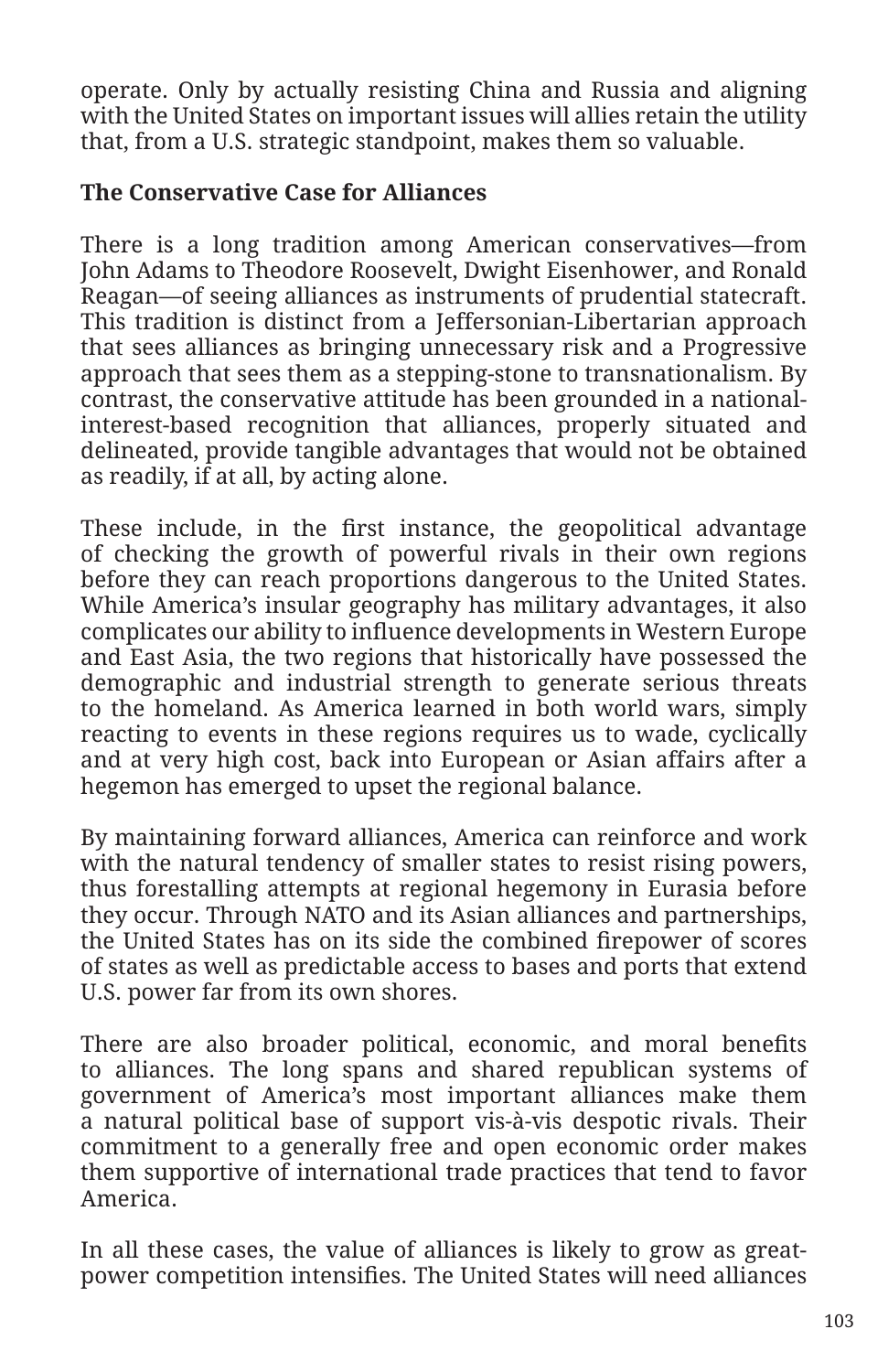for aggregating capabilities and waging protracted strategic, political, and economic competition with large state actors. Indeed, alliances themselves will be a major object of this competition, as our rivals seek to separate the United States from its allies as a means of dislodging it from their neighborhoods and, in China's case, contesting the commanding heights of international order.

Waging this competition will require not just the fact of alliances but specific outcomes in the policies of allies to shape the balance of power in ways that are favorable to the United States. Namely, America should want its alliances to provide

• a sufficiently large and accessible **economic and demographic base** for sustaining U.S. advantages in key military–technological fields;

• a sufficiently motivated **base of political resistance** to deny Chinese and Russian influence, commercial coercion, and economic-energy leverage in key regions; and

• sufficient **allied military capabilities** to augment U.S. resistance to the pacing threat (China) and backstop stability in secondary theaters.

## **Where Alliances Fall Short**

How well do current U.S. alliances measure up against these requirements? The answer is mixed. On paper, they give America a comfortable margin of strength vis-à-vis rivals that are incapable of mustering more than a few clients. On closer scrutiny, however, many U.S. allies behave in ways that are strategically suboptimal or even deleterious to U.S. interests, and that could impair America's ability to compete effectively with China and Russia in the years ahead.

Most familiarly, there is the problem of overdependence on U.S. military protection. This is especially egregious in Europe where, despite efforts by successive U.S. administrations, average allied defense spending falls short of the metrics agreed to under NATO's Defense Investment Pledge. Germany, our largest and wealthiest European ally, is only able to deploy half of its already limited heavy military equipment at any given moment. The situation is only somewhat better in Asia, where U.S. allies lag in capabilities and readiness and where our largest ally, Japan, continues to limit defense budgets to 1 percent of its GDP.

While the United States has long pressed its allies in both regions to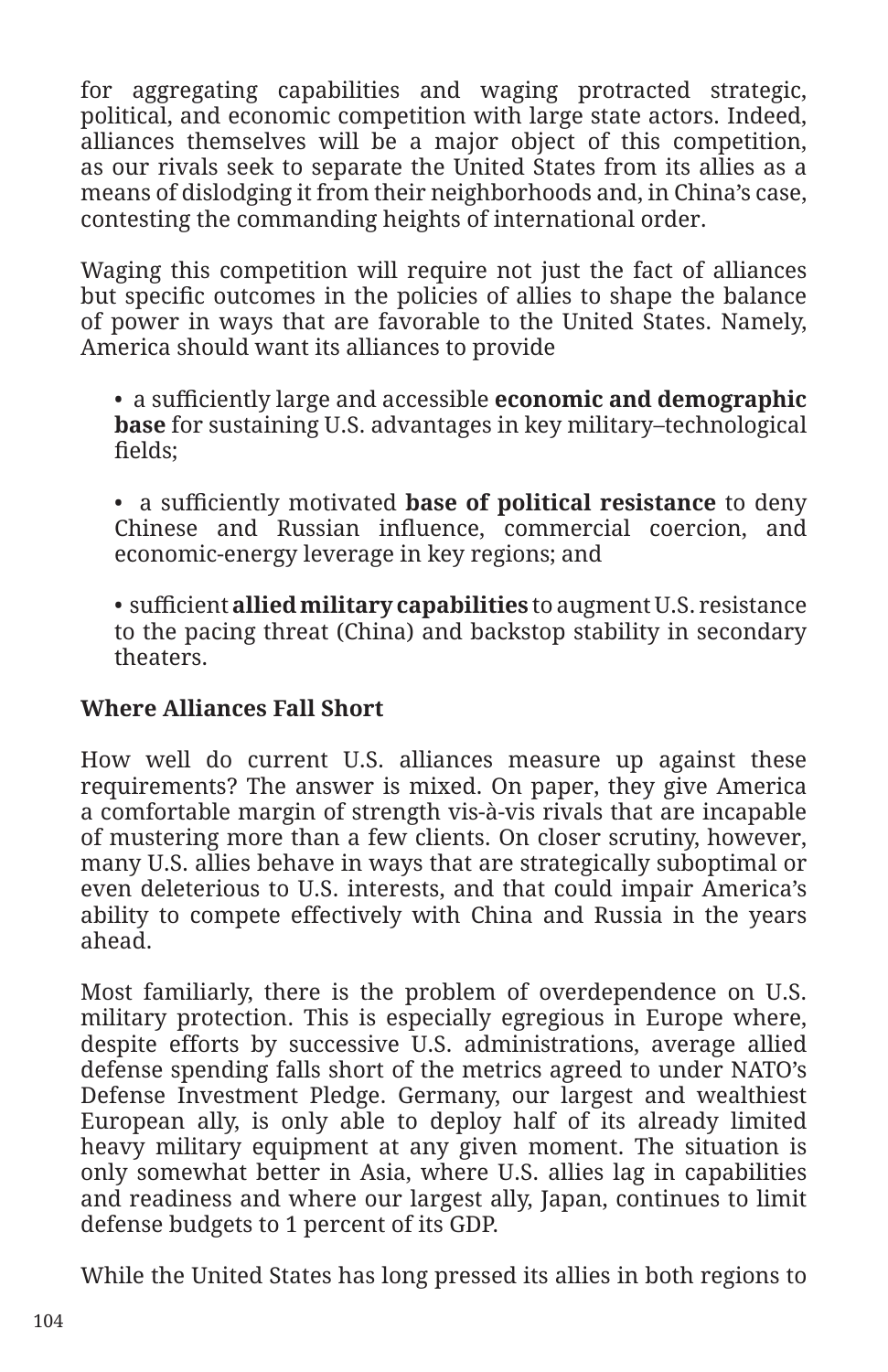do more militarily, the return of great-power competition heightens the stakes. Under the 2018 National Defense Strategy (NDS), the Pentagon relinquished the two-war standard in favor of developing the ability to fight and win a war against one adversary—China. To realize that goal without adversely affecting the stability of Europe, the United States will need European NATO allies to shoulder the primary burden of conventional deterrence against Russia, and it will need allies in the Western Pacific to act as first responders to Chinese aggression. In both cases, the military weakness of our richest allies, occurring at a moment when our rivals are modernizing and expanding their arsenals, increases the security burden on the United States.

The shortcomings of U.S. alliances are not only military in nature they are also economic. U.S. and allied markets are not sufficiently aligned to give America the scale and access to compete effectively with a rival of China's vast domestic market. America's major allied trade partners—the EU, the UK, Japan, Australia, and South Korea maintain generally liberal trade regimes, but many apply steeper tariff and nontariff barriers to U.S. goods than we apply to theirs. The EU maintains agricultural tariffs that are more than double those of the United States and onerous nontariff barriers (e.g., quotas, regulations and rules of origin) that hurt U.S. exports.

One area where EU policies especially hinder America's ability to compete with China is in emerging technology. Since most of the critical areas of innovation (e.g., artificial intelligence, quantum computing, fintech, and robotics) are data-driven, those powers that command the largest data pools will have a strategic advantage. This makes a U.S.–EU convergence around an innovation-friendly global standard for technological norms and regulations imperative. Yet, at present, the EU maintains a digital regulatory regime that impedes convergence and a punitive tax and regulatory stance toward American firms—often while retaining a permissive stance toward monopolistic practices by China's Huawei and Russia's Gazprom.

Finally, there is the problem of allies deepening their technological, financial, and energy dependencies on the very rivals that America protects them against. In some instances, this trend has an ideological hue, as U.S. allies with pseudo-authoritarian or weakly democratic governments are courted by, and often welcome, Chinese and Russian influence. Turkey's pursuit of Russian S-400 missile systems, Hungary's hospitality to Huawei and the Russian Global Investment Bank, and Saudi Arabia's purchase of Russian defense systems are all cases in point. This ideological correlation, however, is far from consistent, as illustrated by Germany's development of the Nord Stream 2 pipeline, Italy's participation in the South Stream pipeline,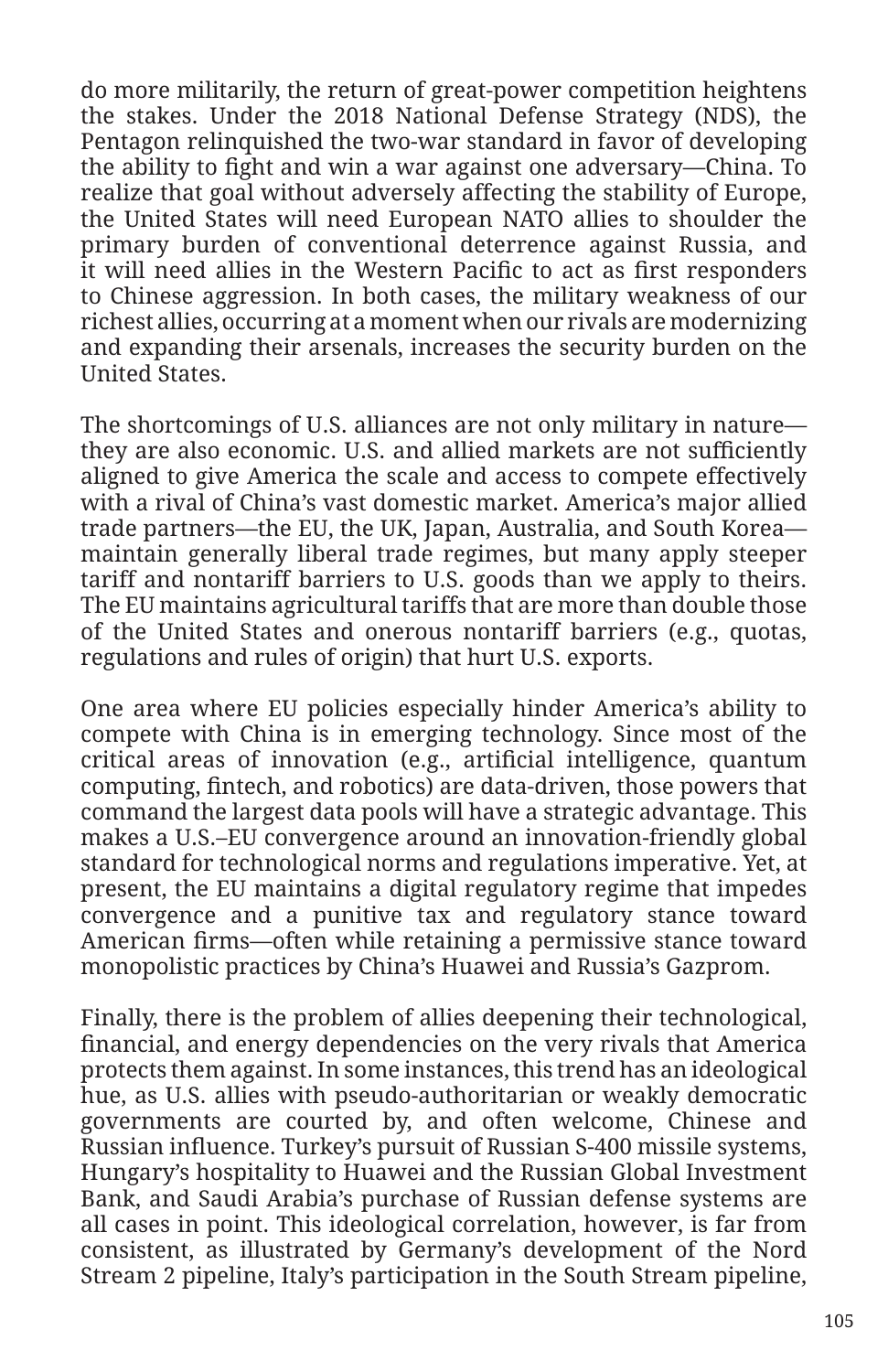Indian and Israeli defense ties with Russia, and the participation by numerous democratic allies in Chinese state-backed infrastructure and telecom deals.

In the military, economic, and political arenas, the behavior of allies is an outgrowth of the permissive conditions of the post-Cold War era. Without a major threat on the horizon, it was natural that democratic governments would tilt spending away from defense to social welfare and base supply chain, energy, or 5G sourcing decisions primarily on cost rather than security grounds. Reinforcing this tendency has been the appeal of access to the Chinese market, which has given many allies like Germany a perceived interest in courting China as an economic opportunity and opposing efforts at the EU level to treat it as a strategic challenge.

As great-power competition intensifies, this behavior will take on an altogether more damaging effect for two reasons.

First, it sets back the United States in tangible ways vis-à-vis its main rivals, especially China. A Germany that shirks defense responsibilities will make it harder for the U.S. military to secure the European and Asian theaters simultaneously. An EU that saps and fetters Western centers of technological innovation makes it more likely that China will gain a crucial edge over the U.S. military in algorithmic warfare. And a U.S. ally that is dependent on China for financing or 5G capabilities, or on Russia for gas in wintertime, is an ally that will be more susceptible to Beijing's or Moscow's leverage and potentially unavailable to America in a time of crisis or war.

Second, allies that do not carry their weight or that harm U.S. interests are likely to eventually lose American domestic support. Polling suggests that a little over half of Americans view alliances positively. Among Republicans, a far larger number—around half, compared to 15 percent for Democrats—believe that America should go it alone when U.S. and allied interests diverge. As the national debt grows and the trade-offs involved in defending Europe and Asia against rivals on a static defense budget sharpen, voters are likely to become more interested in the tangible results that these investments produce for U.S. national security and the economy.

## **How Conservatives Should Approach Alliances**

Conservatives should prioritize preserving alliances while also delivering better results from them for the American people. A conservative agenda for alliances would include the following steps: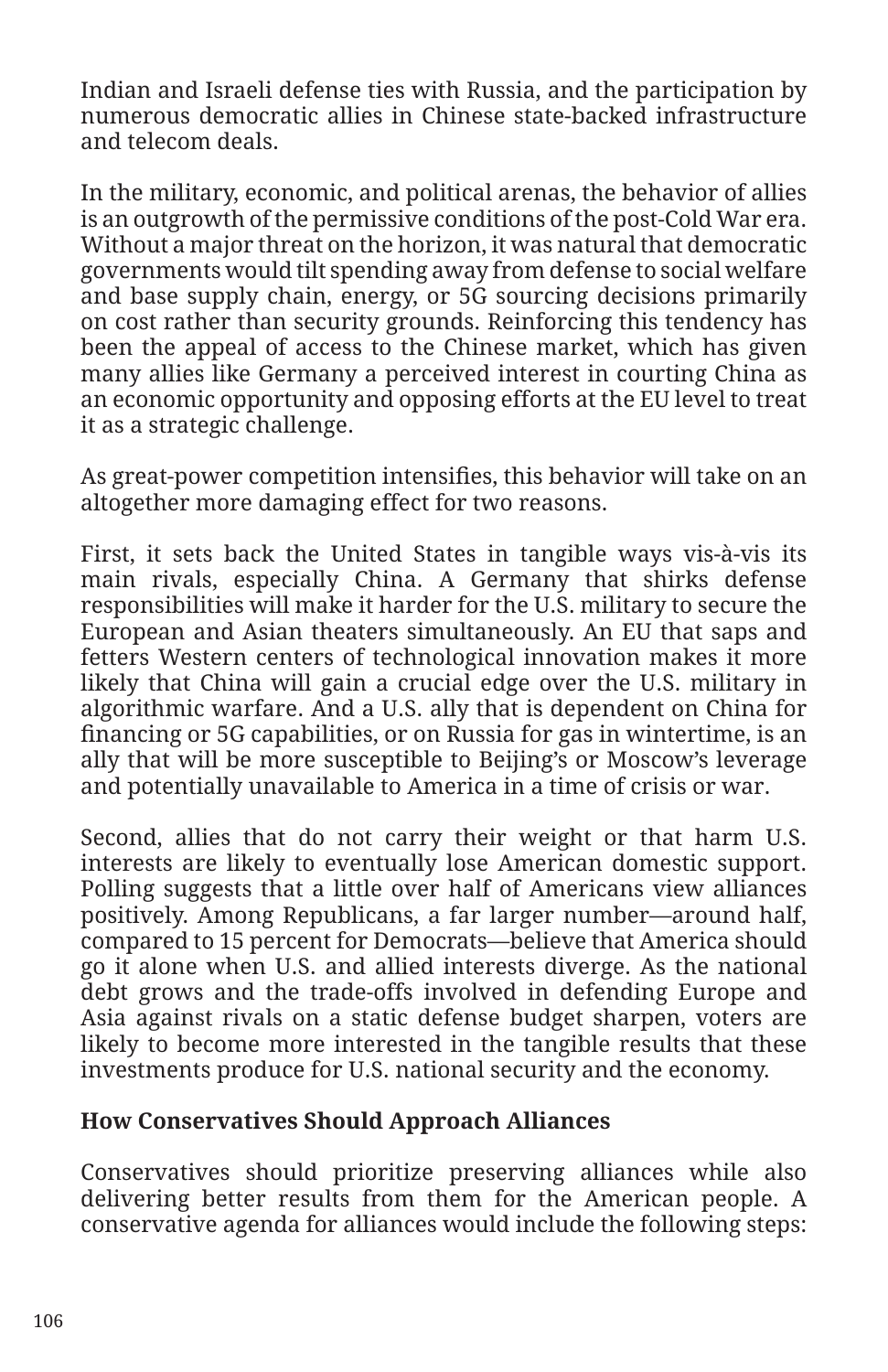1. *Consolidate the U.S. alliance structure at its heart—Europe.*  Even as America shifts its military focus to the Western Pacific, it should see the transatlantic alliance as the seat of its political and economic strength in the world. American diplomacy should prioritize the consolidation of this Western core, as embodied in NATO and the U.S.–EU economic relationship, both as a means of denying Europe's resources to China and equipping itself with the broadest base possible for sustained competition.

2. *Take calculated risks to rebalance the transatlantic alliance*. America needs a more equitable sharing of burdens and benefits with its main allies. We should be willing to reconsider U.S. opposition to shared European military capabilities (e.g., via a European level of ambition in NATO) in exchange for allies taking greater responsibility vis-à-vis Russia. We should also pursue a technological grand bargain in which we meet the EU halfway on privacy and other digital concerns in exchange for tax and regulatory frameworks that do not sap innovation.

3. *Treat allies as integrated partners rather than as dependents*. Alliances should be America's foremost tool for managing the trade-offs required for dealing with multifront strategic competition. Our allies, by dint of geography, stand to lose more than we do if China and Russia succeed in their ambitious aims. They thus have a strong incentive to elevate their efforts, as many are already doing. The U.S. government needs an integrated strategy outlining what it needs from allies to plug emerging deterrence gaps and bring U.S. diplomacy into alignment with the military requirements of the NDS.

4. *Find ways to pressure allies other than with sanctions*. Overuse of sanctions creates incentives for allies to decouple from or even duplicate the U.S. financial system. We should use sanctions sparingly with allies and, when their secondary effects are necessary, provide as much clarity as possible on the terms of compliance for allied firms. We need handier tools for providing negative feedback to allies, such as withholding support for allied aims in international forums or restricting cooperation in intelligence-sharing and similar fields. While being selective about the tools, we should not see the fact of pressuring allies to modify behavior that harms our interests as being beyond the political pale.

5. *Favor democracies but do not exclude nondemocracies*. America should use democratic alliances to discomfit despotic adversaries. Pressing China and Russia on human rights abuses is not only intrinsically right; it also binds Europe and allied Asia closer to